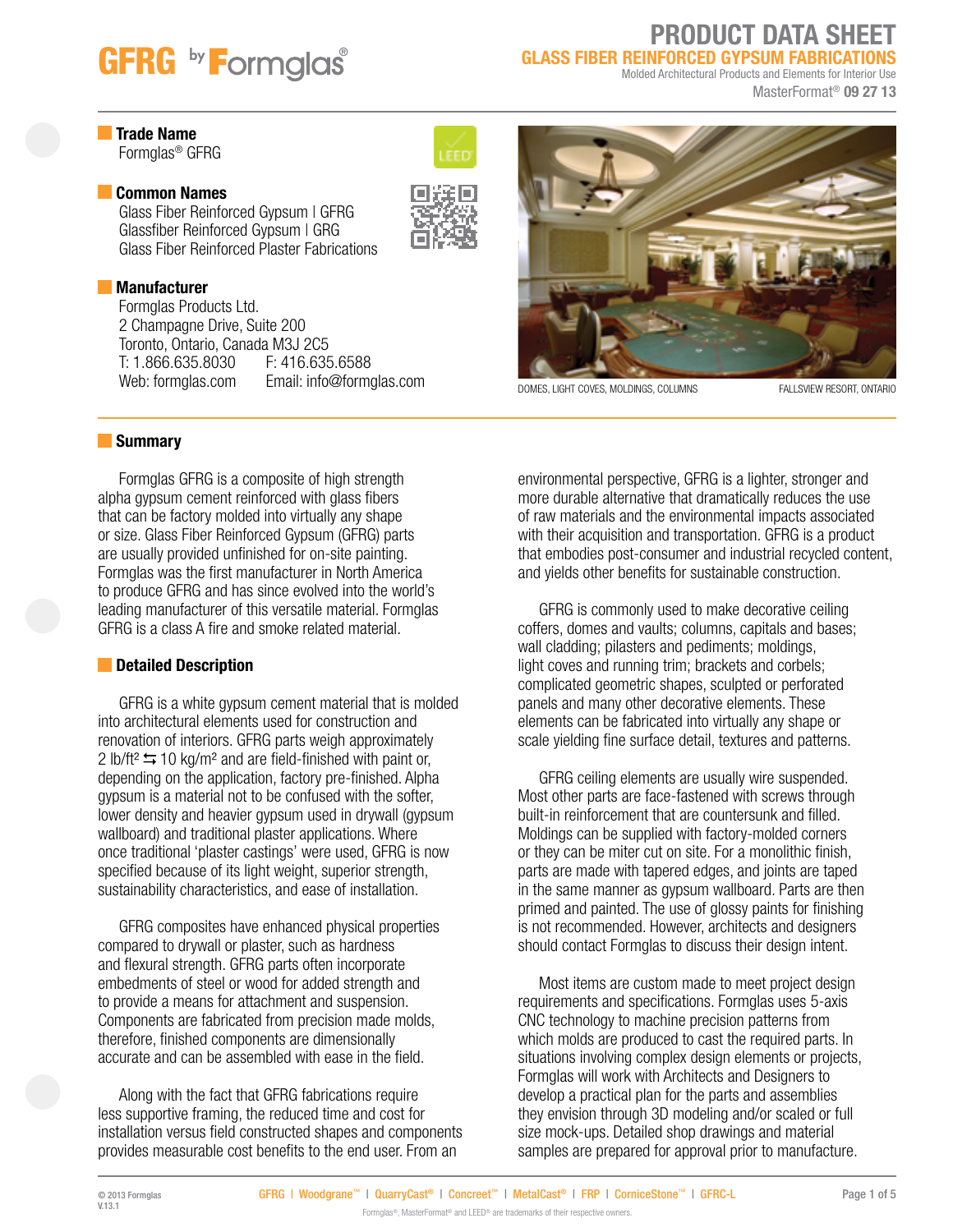# **GFRG** by **F**ormglas<sup>®</sup>

# PRODUCT DATA SHEET GLASS FIBER REINFORCED GYPSUM FABRICATIONS

Molded Architectural Products and Elements for Interior Use MasterFormat® 09 27 13

### Technical Data

Refer to the following standards:

### ASTM International (ASTM)

- C1381-2008 Standard for Molded Glass Fiber Reinforced Gypsum Parts
- C1467-2006 Standard for the Installation of Molded Glass Fiber Reinforced Gypsum Parts
- C1355-2006 Standard for Glass Fiber Reinforced Gypsum Composites

International Standards Organization (ISO)

- ISO 1182:2010 Reaction to fire tests of products - Non combustibility Test
- ISO 1716:2010 Reaction to fire tests for products - Determination of the gross heat of combustion (calorific value)

## European Standards (EN)

 EN 13501-1 Fire classification of construction products and building elements: classification using test data from reaction to fire tests

### International Maritime Organization (IMO)

FTP Code (IMO resolution MSC 61/67)

# **Physical and Mechanical Properties**

Formglas uses alpha gypsum materials that are mined and processed in the USA from some of the world's purest deposits (over 99% purity of CaSO4·2H2O). Throughout the fabrication process, the gypsum material is subjected to strict inspection and testing to guarantee its high level of quality. Our prominent gypsum suppliers certify the raw materials are in compliance with the ASTM C1355 Standard.

| Matrix:                 | Alpha Gypsum Cement                                                               |
|-------------------------|-----------------------------------------------------------------------------------|
| Finish:                 | Standard unfinished, white to<br>off-white. Factory applied finishes<br>available |
| Surface:                | Standard smooth. Custom molded<br>textured surfaces available                     |
| Density:                | ~105 lb/ft <sup>3</sup> $\leftrightarrows$ 1675 kg/m <sup>3</sup>                 |
| Weight:                 | 1½ -2 lb/ft <sup>2</sup> $\leftrightarrows$ 7-10 kg/m <sup>2</sup> <sup>*</sup>   |
| <b>Shell thickness:</b> | $3/16"$ $\leq$ 5 mm nominal **                                                    |
| Edge thickness:         | $3/4$ " $\leftrightharpoons$ 19 mm typical                                        |
| Embedments:             | Galvanized steel or wood<br>(if required)                                         |
| <b>Glass Fiber:</b>     | 5% typical                                                                        |
| Max. length moldings:   | $12' = 3.6$ m                                                                     |
| Max. size molded parts: | 40 ft <sup>2</sup> $\leq$ 3.7 m <sup>2</sup>                                      |

\* Typical weights: parts with deep surface relief or required added thickness (for acoustical mass) will weigh more. Please submit drawings for a more accurate estimate.

\*\* Subject to manufacturing tolerances noted below. Weight and measurement conversions may be rounded.

### ASTM C1355 and ISO Test Results

| <b>Flexural Strength</b><br>Ultimate strength:<br>Yield strength:                                                           | 4700 psi ≒ 32 MPa<br>1875 psi ≒ 13 MPa             |
|-----------------------------------------------------------------------------------------------------------------------------|----------------------------------------------------|
| <b>Flame Spread:</b>                                                                                                        | 0                                                  |
| <b>Smoke Development:</b>                                                                                                   | 0                                                  |
| Behavior at 750°C:                                                                                                          | Pass                                               |
| <b>Coefficient of Linear</b><br><b>Thermal Expansion:</b>                                                                   | $5.5x10-6$ in/in/°F $\equiv$<br>9.9 x10-6 mm/mm/°C |
| <b>Humidified Deflection:</b>                                                                                               | $1/8$ " $\leftrightarrows$ 3 mm                    |
| Nail Pull Resistance:                                                                                                       | 176 lbf $\leftrightarrows$ 782 N                   |
| Impact Resistance:                                                                                                          | 6.5 ft.lb/in. $\leftrightarrows$ 8.8 i             |
| <b>Barcol Hardness:</b>                                                                                                     | 60                                                 |
| <b>Rockwell Hardness:</b>                                                                                                   | 72 M scale                                         |
| <b>ISO Reaction to Fire Tests</b><br><b>Mass Loss:</b><br><b>Temperature Difference:</b><br>Duration of Ignition $>$ 5 sec: | 20%<br>7°F 54°C<br>0                               |
| <b>Gross Heat of Combustion:</b>                                                                                            | 300 Btu/lb ≒ 0.7 MJ/kg                             |

### **Manufacturing Tolerances**

| <b>Shell Thickness:</b>                           | $\pm$ 1/16" $\leftrightarrows$ 1.5 mm                         |
|---------------------------------------------------|---------------------------------------------------------------|
| Dimensional (all directions):<br>Parts 8' to 16': | $\pm$ 1/8" $\leftrightarrows$ 3.2 mm<br>$± 3/16"$ $\leq 5$ mm |
| <b>Warpage or Bowing:</b>                         | $\pm$ 1/16"/ft. $\leftrightarrows$ 1.5 mm / 300 mm            |

### **LEED®**

GFRG parts needing to contribute to LEED® MR credits must be indicated at the time of bid request. Nominal additional costs may apply.



### MR Credit 4: Recycled Content

GFRG parts can be supplied with a minimum of 10% recycled content. The actual amount varies depending on the individual part design and type of reinforcement used. For more information, visit the LEED<sup>®</sup> information page on the formglas.com website.

Other credits may be available including:

LEED® MR Credit 2.1 and 2.2: Construction Waste Management LEED® MR Credit 5.1 and 5.2: Regional Materials LEED® EQ Credit 4.2 Low Emitting Materials: Paints and Coatings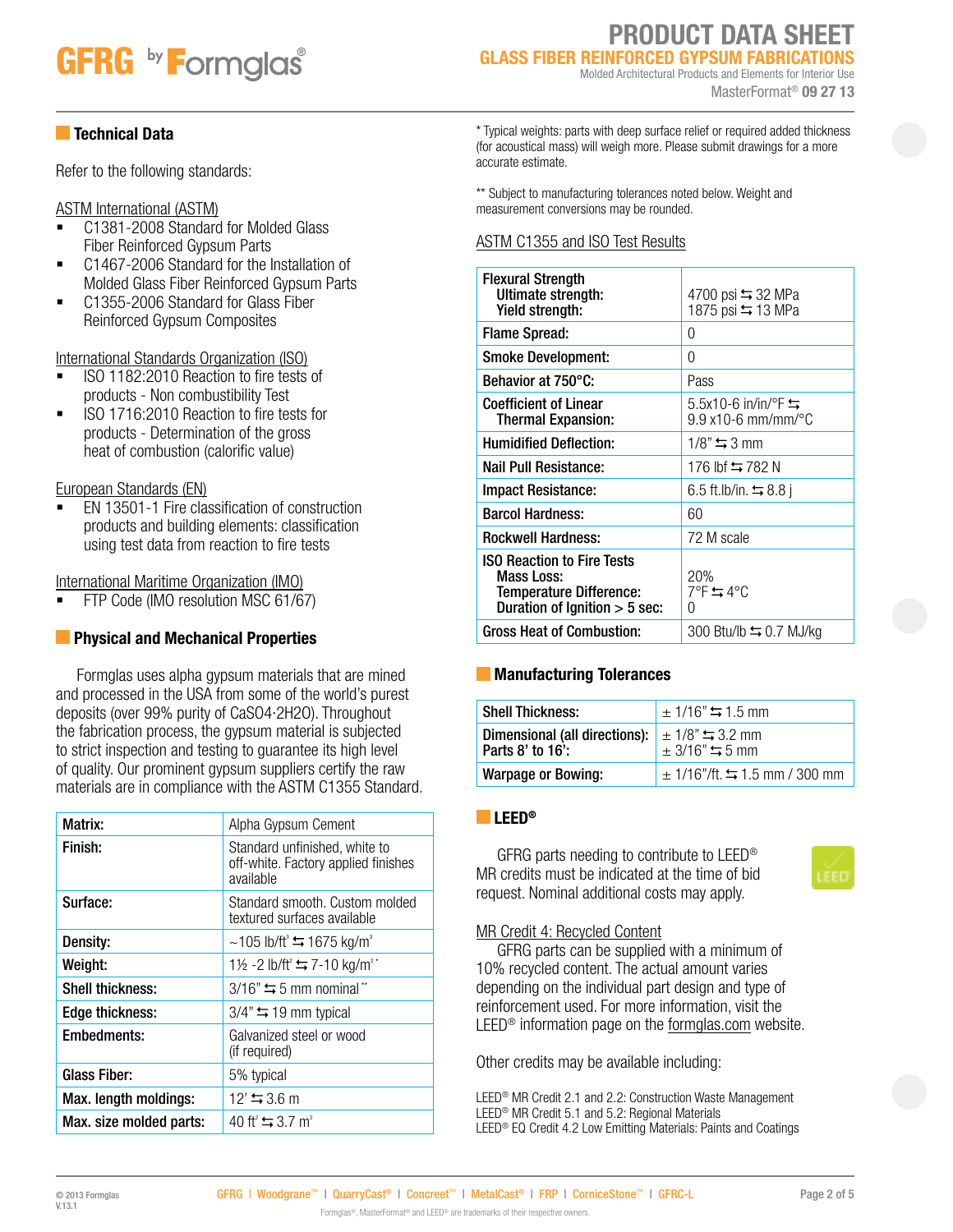# **GFRG** by **Formglas**

PRODUCT DATA SHEET GLASS FIBER REINFORCED GYPSUM FABRICATIONS Molded Architectural Products and Elements for Interior Use

#### MasterFormat® 09 27 13

### **Classifications and Approvals**

In addition to the ASTM and ISO Testing, Formglas GFRG is classified as "A1" in accordance with the European Standard EN 13501-1. This standard provides the reaction to fire classification procedures for all construction products, including products incorporated within building elements. A1 is the highest classification possible. Class A1 products will not contribute in any stage of the fire.

Formglas GFRG is approved for use on cruise ships and marine applications with Module "B" and "F" Certificates of Approval in accordance with the International Maritime Organization (IMO) and Marine Equipment Directive (MED) regulations.

### **Delivery, Storage and Handling**

GFRG parts shall be transported and handled in a manner that avoids damage or excessive stress. Packaging or components showing signs of damage should be marked as such on freight documents, inspected immediately, and claimed for any damage due to shipping with the freight carrier. Advise the carrier and Formglas of any damage immediately. GFRG parts shall be protected from rain, snow, sunlight, excessive weather conditions, high levels of humidity, and job site damage. To prevent distortion, warping, and other physical damage, GFRG parts shall be kept clean and stored on a dry surface and not stacked or leaned on each other.

### **Preparatory Work**

Do not deliver or install GFRG parts until the building is enclosed and weatherproof, wet work is complete, and the HVAC system maintains temperature and humidity at normal occupancy levels. Acclimatize GFRG parts for a minimum of 48 hours to the ambient temperature and humidity levels of spaces in which they are to be installed. It is the Installing contractor's responsibility to order the correct material quantities (including a waste allowance) and verify the field dimensions and conditions for inclusion into the shop drawings.

#### Site Conditions:

Review the site conditions for compliance with Formglas' requirements relating to environmental conditions, installation tolerances and other conditions affecting the installation and performance of GFRG parts. Any unsatisfactory conditions are to be corrected prior to installation. Field measurements are to be taken to verify the dimensions, including those not shown on the drawings, and provide specific details of any changes for inclusion into Formglas shop drawings prior to it commencing the manufacture of custom molds and GFRG parts. Formglas will produce parts in accordance with the approved shop drawings only, and is NOT responsible for any deviations between the site conditions and the approved drawings.

### Substrates:

The substrates to accept GFRG parts shall be installed straight and true within 1/8" in 8 linear ft.  $\leftrightarrows$  3 mm in 2500 mm and shall be free of obstructions and interference that prevent the correct positioning and attachment of the GFRG parts. Metal framing members shall be of the proper size and design for the intended use and shall be sufficient to properly support the installed GFRG parts. Metal framing members shall be installed in accordance with ASTM Standards C754 or C1007, as required. The location and incorporation of control joints is determined by the architect.

### **Installer Safety**

Installers are to wear appropriate personal protection equipment when handling or installing Formglas materials. This should include eye protection, gloves and dust masks. Please adhere to local regulations and rules established at the job site. Before handling and installing Formglas materials, installers are responsible for reviewing MSDS information which is readily available at www.formglas.com, or included with the crate(s) used to ship Formglas materials, or by calling Formglas at 1.866.635.8030.

### **Installation**

Install GFRG parts as indicated on approved shop drawings, other recommendations and the contract requirements. Comply with ASTM C1467 Standard for the Installation of Molded Glass Fiber Reinforced Gypsum Parts. GFRG parts shall be carefully lifted into place using suitable devices and installed securely. The installing contractor is to supply and install all brackets and shims as required for the installation and proper alignment of the GFRG parts with adjacent parts and materials.

Attach GFRG parts to substrates and framing with screws, bolts or other fasteners as shown on the shop drawings. Countersink screws below the surrounding surface. Where GFRG parts are suspended, use all the suspension points indicated on the shop drawings or on the back of the GFRG parts as a minimum requirement, and use additional support(s) if required. Install control joints between GFRG parts as determined by the architect.

Unfinished GFRG parts may exhibit slight imperfections, normally hidden by a textured finish. To obtain satisfactory results with smooth finishes, filling and sanding will be required to hide imperfections inherent in GFRG. Under certain lighting conditions (e.g. atriums, near reflectors, vaults etc.) fasteners, reinforcement, and joint taping "read-through" may occur. A field applied skim coat may therefore be required. Use joint treatment materials to finish GFRG parts and assemblies to produce surfaces ready to receive primers and paint finishes as detailed. Countersunk fasteners and damage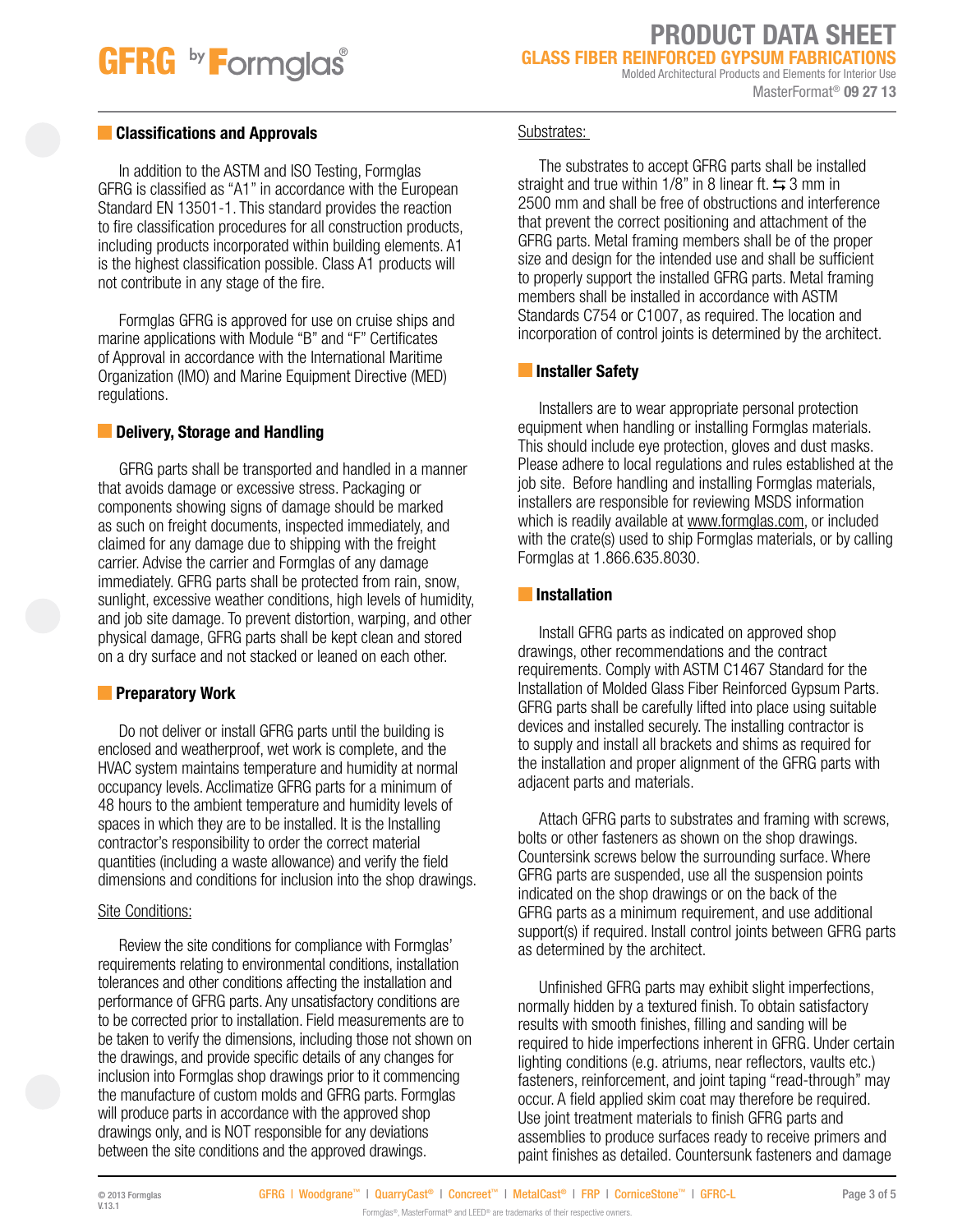# **GFRG** by **Formglas**

# PRODUCT DATA SHEET **GLASS FIBER REINFORCED GYPSUM FABRICATIO**

Molded Architectural Products and Elements for Interior Use MasterFormat<sup>®</sup> 09 27 13

are to be patched to match the GFRG part's texture. Note: In accordance to ASTM C1381 and C1467, GFRG parts are provided with a primer ready surface suitable to receive a flat paint finish. See "Finishing" below for more details.

## **Finishing**

Finishing is typically completed by others, unless specialty pre-finished GFRG components such as Formglas Woodgrane™ are used. Proper priming of the GFRG assemblies must be provided to avoid joint tape "readthrough" due to the differences in porosity and absorption between the GFRG parts and the joint compound material. In accordance to ASTM C1467, GFRG parts subject to critical lighting or scheduled to receive a semi-gloss finish shall be prepared as a level 5 finish in accordance with ASTM Standard C840. Glossy paints are not recommended. Care should be exercised in the selection of primer and sealers to make sure they will perform satisfactorily and fulfill the following functions:

- **Provide a bonding surface for the paint to be used**
- **Equalize variations of suction over the entire surface**
- Avoid nap raising
- Before applying the primer, make sure the GFRG surface is clean and the joint treatment material is thoroughly dry
- **Apply a sufficient quantity of primer or sealer in** accordance to the paint manufacturer's instructions. More than one coat may be necessary
- Ensure primer is fully dried before applying paint
- No less than two coats of paint should be applied



CEILING LIGHT SCOOPS & ESCALATOR CLADDING MY ZEIL, GERMANY

See ASTM Standard C840 for other important finishing recommendations.

Note: Formglas also offers factory finishing for certain component types such as ceiling tiles. Be sure to ask your sales representative for further information.

### **Applications**

To view photos of Formglas GFRG applications, or to contact a local Formglas representative, visit www.formglas.com.



FACETED COLUMNS STEELCASE WORKLIFE CENTER, ILLINOIS



DECORATIVE FISHNET CEILING KOLOGIE AND THE STAURANT, NEW YORK